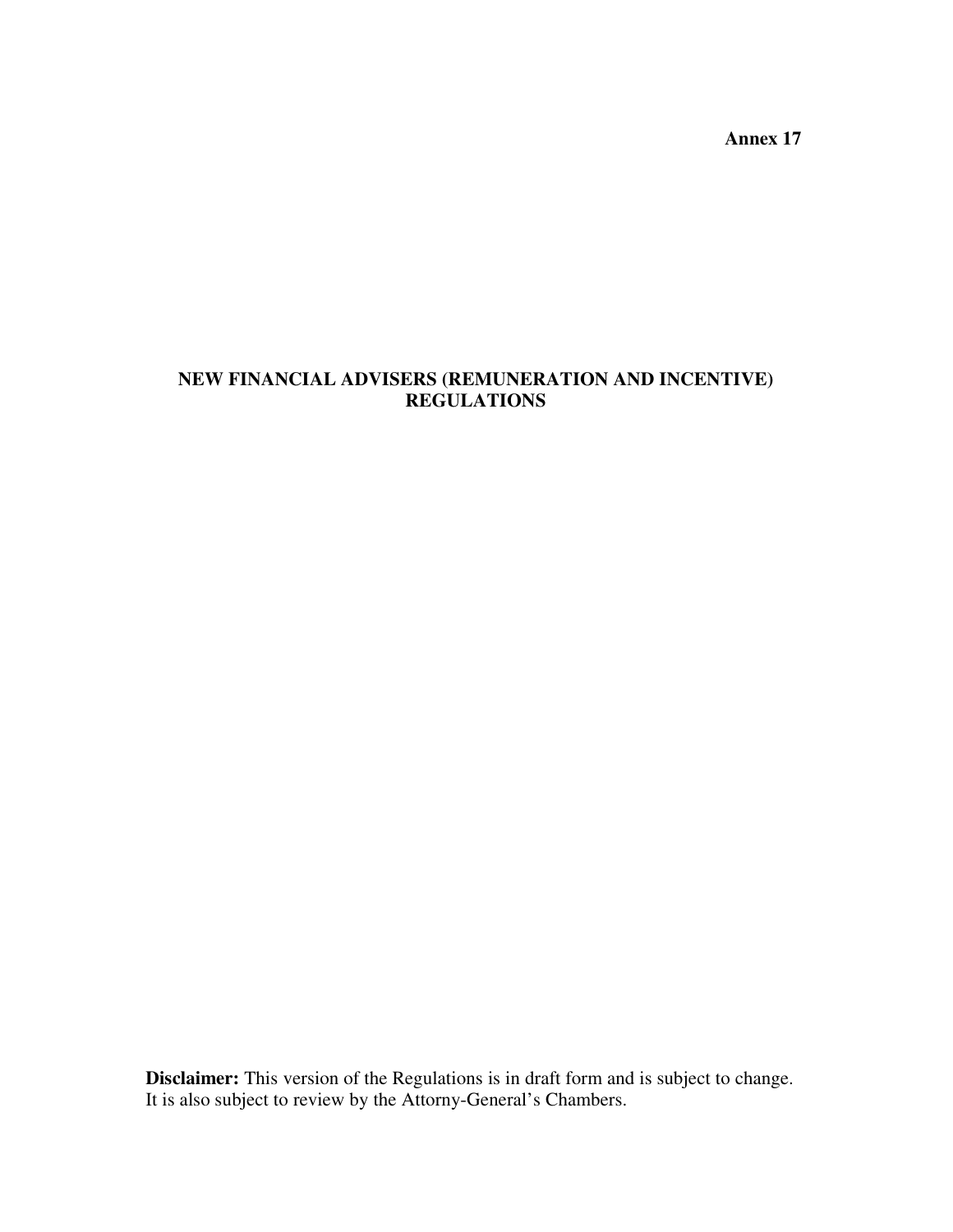## FINANCIAL ADVISERS ACT

## (CHAPTER 110)

## FINANCIAL ADVISERS (REMUNERATION AND INCENTIVE) REGULATIONS 2015

## ARRANGEMENT OF REGULATIONS

#### PART I PRELIMINARY

1. Citation and commencement

2. Definitions

PART II SPECIFIED COMMISSIONS

3. Restriction on payment and receipt of specified commissions

PART III INCENTIVES

4. Restriction on provision and receipt of incentives

In exercise of the powers conferred by section 104 of the Financial Advisers Act, the Monetary Authority of Singapore hereby makes the following Regulations:

## PART I

## PRELIMINARY

#### **Citation and commencement**

 **1.** These Regulations may be cited as the Financial Advisers (Remuneration and Incentive) Regulations 2015 and shall come into operation on [date].

## **Definitions**

 **2.** In these Regulations, unless the context otherwise requires –

"accredited investor" has the same meaning as in section  $4A(1)(a)$  of the Securities and Futures Act (Cap. 289);

"direct life insurer" means a direct insurer licensed to carry on life business under the Insurance Act (Cap. 142);

"exempt financial adviser" means a financial adviser who is exempt under section  $23(1)(a)$ , (b), (c), (d) or (e) of the Act from holding a financial adviser's licence;

"expert investor" has the same meaning as in section  $4A(1)(b)$  of the Securities and Futures Act;

"financial adviser" means a licensed financial adviser or an exempt financial adviser;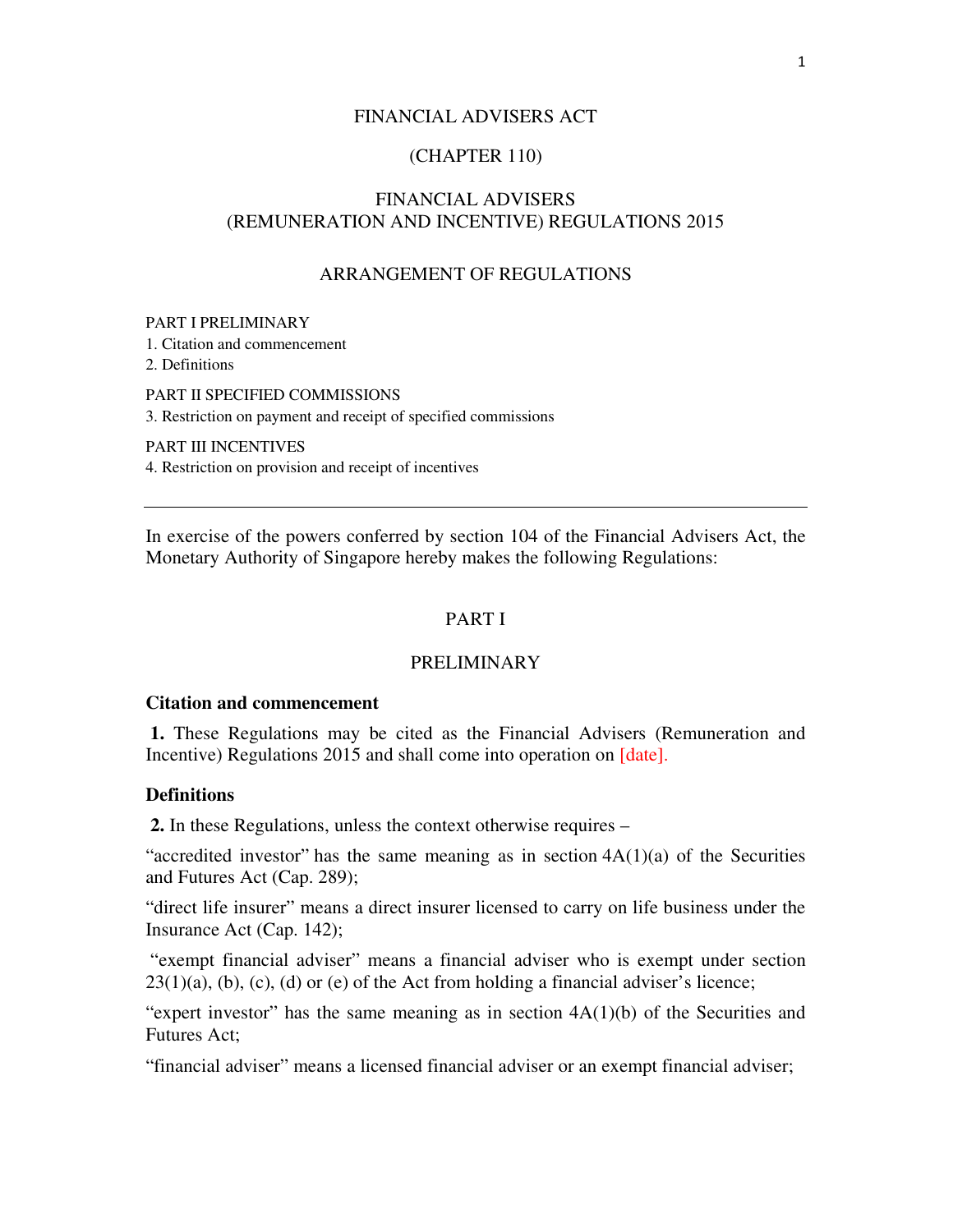"incentive" means a payment made or benefit given, whether in cash or otherwise and whether annually or otherwise, to a relevant person or class of relevant persons, as a reward for the sale of a specific investment product or class of specific investment products –

(a) pursuant to an arrangement or agreement, whether oral or in writing and whether express or implied, which is effective for a continuous period of less than a year; and

(b) at a rate or on a variable basis, which is dependent directly or indirectly on any or all of the following –

- (i) the number or value of contracts so arranged or effected;
- (ii) the total amount of premiums paid or payable under contracts of insurance;
- (iii) the total amount of sums insured under contracts of insurance;
- (iv) the total amount of commissions received for the sales of the specific investment product or class of specific investment products; or
- (v) any other factors as may be specified by the Authority;

"institutional investor" has the same meaning as in section  $4A(1)(c)$  of the Securities and Futures Act;

"policy moneys" has the same meaning as in the First Schedule to the Insurance Act;

"pure protection policy" means a life policy in respect of which the following conditions are met –

- (a) the life policy has no surrender value;
- (b) the policy moneys are payable only on death or in respect of incapacity due to injury, sickness or infirmity; and
- (c) the life policy makes no provision for its conversion or extension in a manner which would result in it ceasing to fulfil the condition under paragraph (a) or (b);

"premium payment period" means the period of time over which premiums are paid or payable by the policy owner or insured, as the case may be, to the direct life insurer for a relevant life policy;

"relevant person" means –

- (a) a financial adviser;
- (b) a representative of a financial adviser; or
- (c) a supervisor of a person or class of persons referred to in sub-paragraph (b);

"relevant life policy" means a life policy which –

(a) premiums are paid or payable on a periodic basis and each periodic payment is for a period of up to one year; and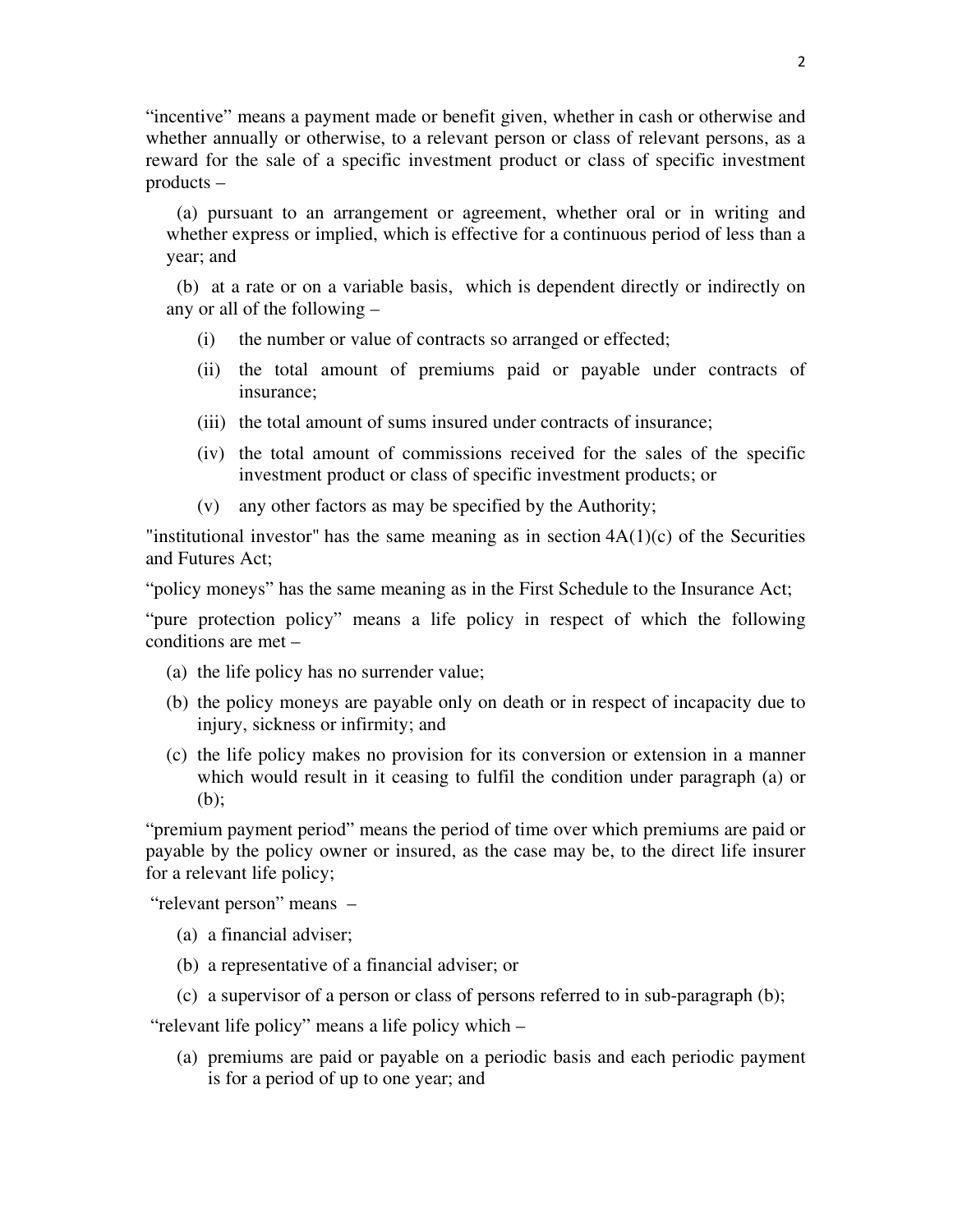(b) policy owner or insured, or both, as the case may be, is a person other than an accredited investor, expert investor or institutional investor;

"specified commissions" in relation to a life policy, means any remuneration at a rate or on a variable basis, payable to or received by, a relevant person or class of relevant persons –

- (a) in respect of the provision of any of the following financial advisory services by a financial adviser or representative, or a class of financial advisers or representatives–
	- (i) advising others (other than in the manner specified in sub-paragraph (ii)), either directly or through publications or writings, and whether in electronic, print or other form, concerning any life policy;
	- (ii) advising others by issuing or promulgating research analyses or research reports, whether in electronic, print or other form, concerning any life policy;
	- (iii) arranging of any contract of insurance in respect of life policies; and
- (b) which is directly attributable, wholly or partly, to the issuance of the life policy by an insurer;

"total specified commissions" in relation to a relevant life policy, means the total amount of specified commissions payable to or received by a relevant person or class of relevant persons, in respect of the issuance of the relevant policy.

## PART II

## SPECIFIED COMMISSIONS

## **Restriction on payment and receipt of specified commissions**

 **3**. – (1) No relevant person shall receive specified commissions in relation to any relevant life policy unless –

(a) the total specified commissions are received –

- (i) over a period of at least six years from the date on which the relevant life policy is issued; or
- (ii) over the premium payment period of the relevant life policy,

whichever is the shorter (referred to in this paragraph as the relevant period);

- (b) the specified commissions received within one year from the date on which
	- (i) the relevant life policy is issued; or
	- (ii) the premium payment period of the relevant life policy commenced,

whichever is the later, do not exceed 55% of the total specified commissions; and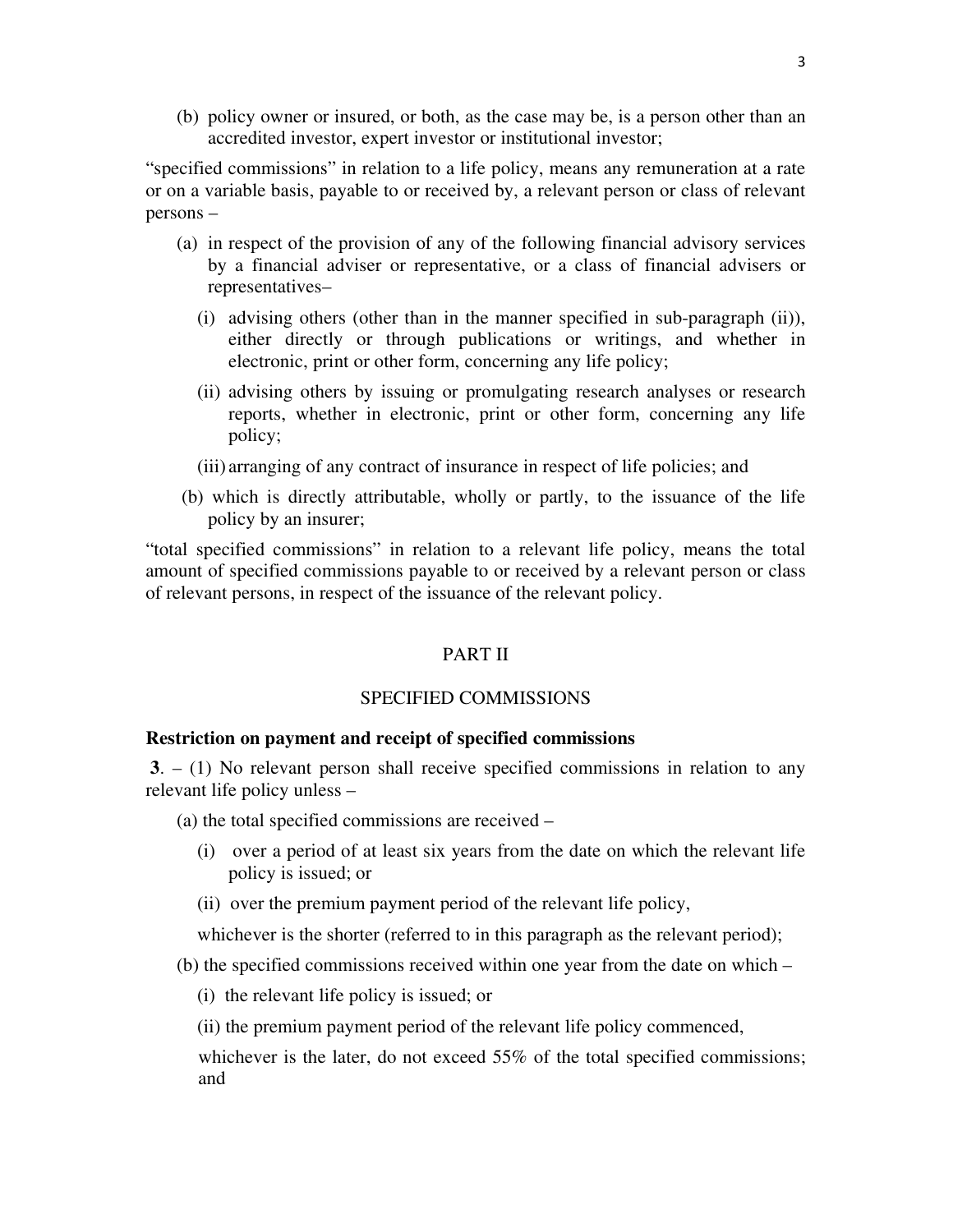(c) the specified commissions are received by the relevant person at least once every year in the relevant period.

(2) No financial adviser shall pay specified commissions in relation to any relevant life policy to –

(a) another financial adviser;

(b) a representative;

(c) a supervisor; or

(d) a class of persons referred to in sub-paragraph (a), (b) or (c),

unless –

(a) the total specified commissions are payable –

- (i) over a period of at least six years from the date on which the relevant life policy is issued; or
- (ii) over the premium payment period of the relevant life policy,

whichever is the shorter (referred to in this paragraph as the relevant period);

(b) the specified commissions payable within one year from the date on which –

(i) the relevant life policy is issued; or

(ii) the premium payment period of the relevant life policy commenced,

whichever is the later, do not exceed 55% of the total specified commissions; and

(c) the specified commissions are payable at least once every year in the relevant period.

(3) Any financial adviser who contravenes paragraph (1) or (2) shall be guilty of an offence and shall be liable on conviction to a fine not exceeding \$[ ] and, in the case of a continuing offence, to a further fine not exceeding \$[ ] for every day or part thereof during which the offence continues after conviction.

(4) Any representative or supervisor who contravenes paragraph (1) shall be guilty of an offence and shall be liable on conviction to a fine not exceeding \$[ ] and, in the case of a continuing offence, to a further fine not exceeding \$[ ] for every day or part thereof during which the offence continues after conviction.

(5) This Regulation shall not apply to the payment of specified commissions by financial advisers or the receipt of specified commissions by relevant persons, in relation to any relevant life policy which date of issue, date on which it takes effect, or date on which its cover has commenced, whichever is the latest, is before [*date from which the regulations come into operation*].

(6) Any financial adviser which is bound by paragraph (2) shall comply with paragraph (2) notwithstanding any other duty imposed on the financial adviser by any rule of law, written law or contract.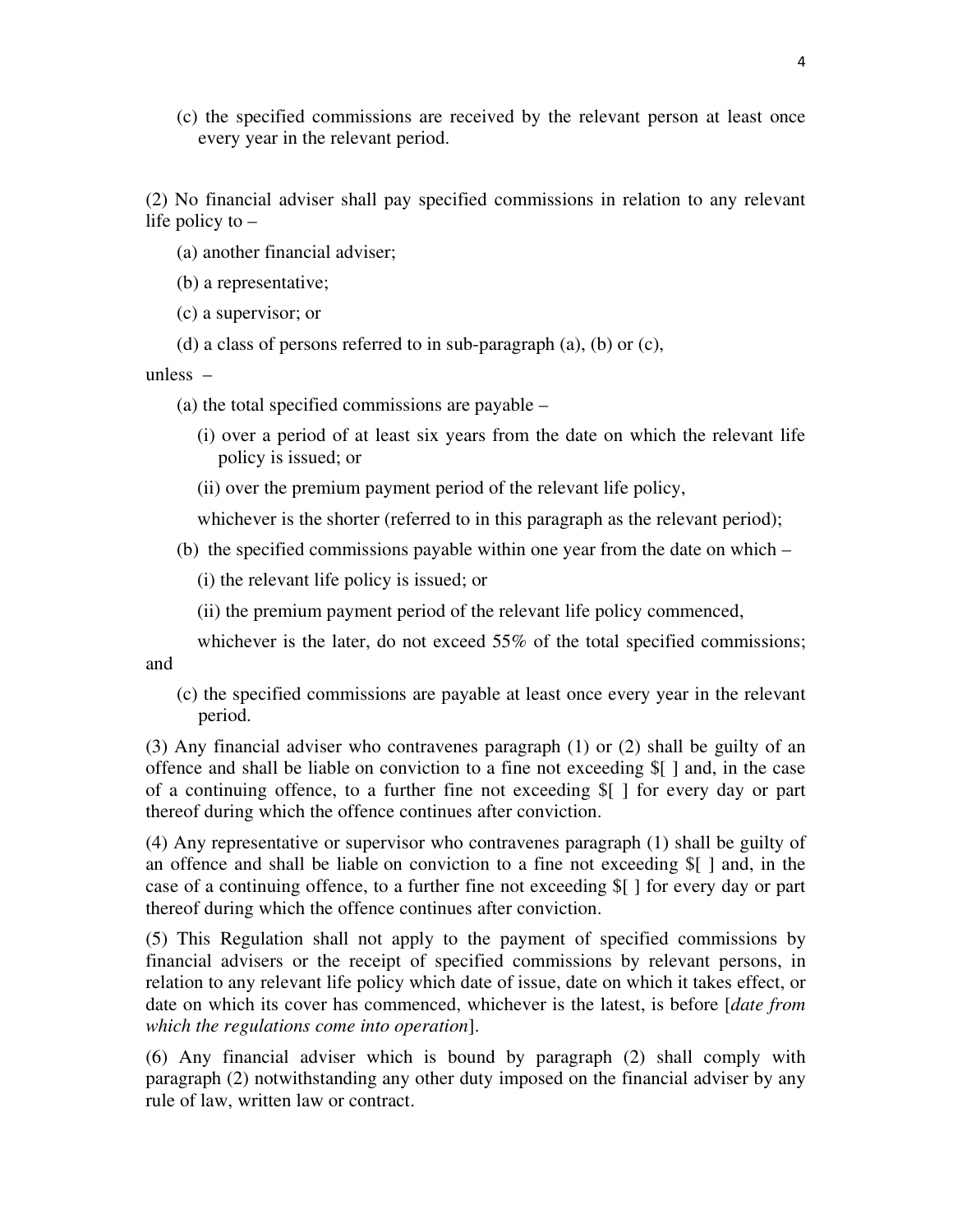(7) Any financial adviser shall not in carrying out any act in compliance with paragraph (2) be treated as being in breach of any such rule of law, written law or contract.

## PART III

### **INCENTIVES**

#### **Restriction on provision and receipt of incentives**

**4.**  $- (1)$  Subject to paragraph (3), no financial adviser shall provide any incentives to  $-$ 

- (a) another financial adviser;
- (b) a representative;
- (c) a supervisor; or
- (d) a class of persons referred to in paragraphs (a), (b) or (c),

in relation to the provision of any financial advisory service to any client who is not an accredited investor, an expert investor or an institutional investor.

(2) Subject to paragraph (3), no relevant person shall receive any incentives in relation to the provision of any financial advisory service to any client who is not an accredited investor, an expert investor or an institutional investor.

(3) Paragraphs (1) and (2) shall not apply to incentives provided or received in respect of the provision of any or all of the following types of financial advisory services in respect of the following specific investment product or class of specific investment products to any client who is not an accredited investor, an expert investor or an institutional investor –

- (a) advising others (other than in the manner specified in sub-paragraph (b)), either directly or through publications or writings, and whether in electronic, print or other form, concerning any pure protection policy or class of pure protection policies;
- (b) advising others by issuing or promulgating research analyses or research reports, whether in electronic, print or other form, concerning any pure protection policy or class of pure protection policies; or
- (c) arranging of any contract of insurance in respect of any pure protection policy or class of pure protection policies.

(4) Any financial adviser who contravenes paragraph (1) or (2) shall be guilty of an offence and shall be liable on conviction to a fine not exceeding \$[ ] and, in the case of a continuing offence, to a further fine not exceeding \$[ ] for every day or part thereof during which the offence continues after conviction.

(5) Any representative or supervisor who contravenes paragraph (2) shall be guilty of an offence and shall be liable on conviction to a fine not exceeding \$[ ] and, in the case of a continuing offence, to a further fine not exceeding \$[ ] for every day or part thereof during which the offence continues after conviction.